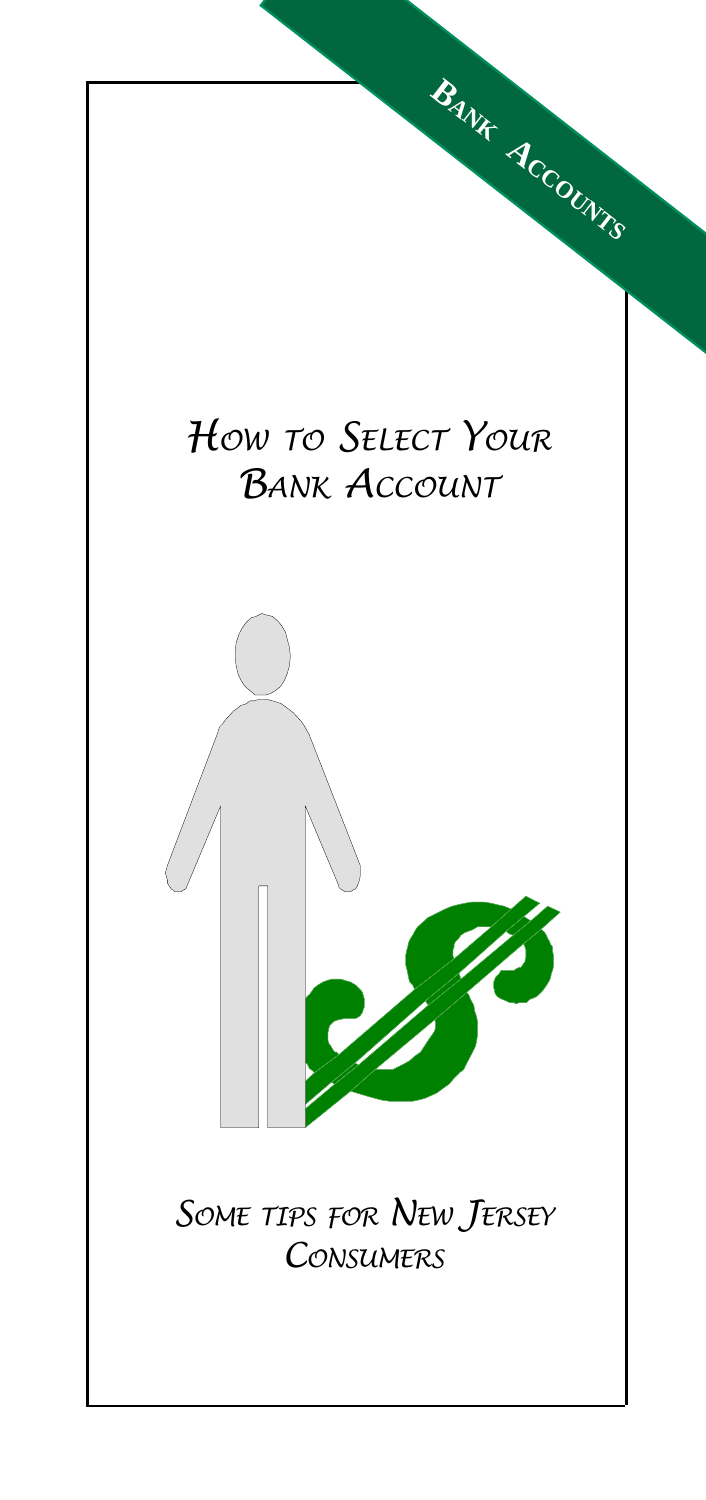# **SELECTING A BANK ACCOUNT**

# **SOME TIPS FOR CONSUMERS**

#### **SHOP FOR SERVICES**

Banks vary in the services they provide and in how much they charge for those services. Shop around for an account that has the services that you want and whose fees are competitive. The Department periodically compiles a *Consumer Guide to Bank Fees*. The *Guide* lists the fees charged for all state and federally-chartered banks, savings banks, and savings and loans associations and for many credit unions as well.

## **SELECT YOUR ACCOUNT CAREFULLY**

Most institutions offer several types of checking accounts and several types of savings accounts. Many offer mutual fund and stock accounts as well. The fees you will be assessed for these accounts may vary depending to the types of services that are provided, the number of times that you use those services, and the amount that you keep on deposit in the institution. If you do not need elaborate banking services, or can keep a specified amount on deposit, you may be able to reduce your fees substantially.

#### **AVOID ACTIVITIES THAT WILL RESULT IN CHARGES**

Many fees are based on whether you engage in certain types of banking activities, such as using another institution's ATM machines, writing a large number of checks, or allowing you account balance to drop below a specified amount. By taking special care to avoid these occurrences, you can reduce the fees that your account will be assessed.

# **KEEP CAREFUL TRACK OF YOUR BALANCE**

Losing track of your balance can result in your writing checks on insufficient funds (commonly known as "bouncing checks"). Not only can this result in substantial fees being charged by your bank, but retail merchants that accept checks as payment sometimes impose additional charges if checks are returned.

#### **TAKE ADVANTAGE OF SPECIALLY-PRICED ACCOUNTS**

Many institutions offer low-volume accounts that have lower fees. You should check with the institution about what accounts of this type it offers.

#### **TAKE ADVANTAGE OF SPECIALLY-TARGETED ACCOUNTS**

A number of institutions offer accounts that are specially targeted to certain groups, for example, to senior citizens. (Note that the age for determining who is a senior